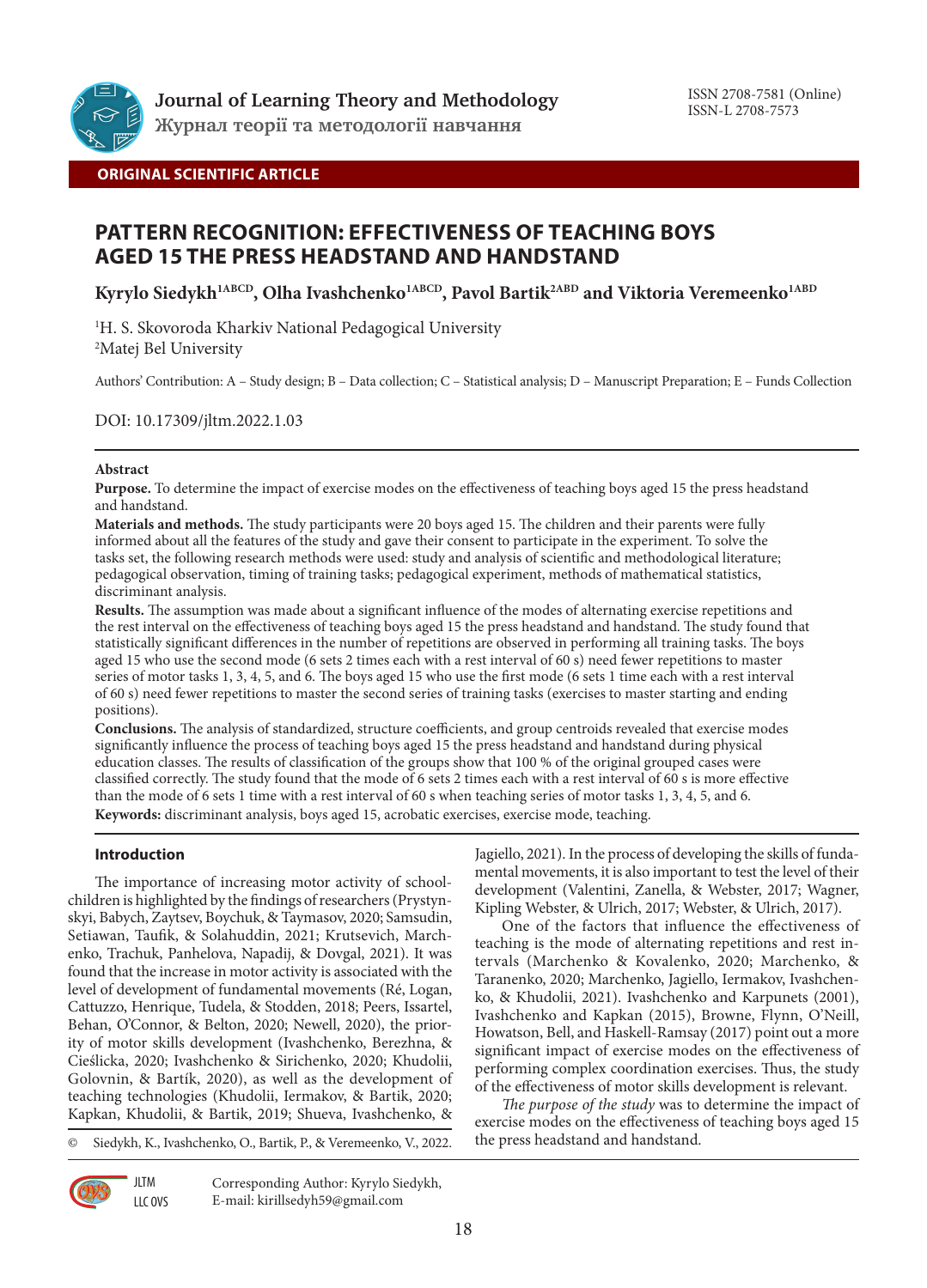## **Materials and methods**

## *Study participants*

The study participants were 20 boys aged 15. The children and their parents were fully informed about all the features of the study and gave their consent to participate in the experiment.

## *Organization of the study*

To solve the tasks set, the following research methods were used: study and analysis of scientific and methodological literature; pedagogical observation, timing of training tasks; pedagogical experiment, methods of mathematical statistics, discriminant analysis.

The pedagogical experiment examined the influence of 6 and 12 repetitions with a 60-second rest interval during a physical education class on the number of repetitions of training tasks to the 100% level of proficiency. In the first group ( $n = 10$ ), the boys repeated the tasks 6 sets 1 time each with a rest interval of 60 s, in the second group  $(n = 10)$  – 6 sets 2 times each with a rest interval of 60 s.

During teaching, the method of algorithmic instructions was used (Shlemin, 1973). The program of teaching the press headstand and handstand was developed based on the data of Shlemin (1973), Khudolii (2008) (Table 1).

**Table 1.** Program of teaching boys aged 15 the press headstand and handstand (Shlemin, 1973; Khudolii, 2008)

| <b>Informative frame</b><br>(what is performed)                                                                                                                                                           | <b>Operational frame</b><br>(how it is performed)                                                                | Control frame<br>(transition to training the next exercise)                           |  |  |  |  |
|-----------------------------------------------------------------------------------------------------------------------------------------------------------------------------------------------------------|------------------------------------------------------------------------------------------------------------------|---------------------------------------------------------------------------------------|--|--|--|--|
| First series of training tasks - exercises to develop motor abilities                                                                                                                                     |                                                                                                                  |                                                                                       |  |  |  |  |
| From standing position, with the back<br>against stall bars, proceed to arch hang                                                                                                                         | Performed by jumping off both feet, hold Repeat 3-5 times<br>the position for 3-4 seconds                        |                                                                                       |  |  |  |  |
| A push-up position. Bend arms and knees<br>(5 times in 5-6 seconds)                                                                                                                                       | Performed with maximum amplitude                                                                                 | If the student performs the exercise for<br>5-6 seconds, proceed to the next exercise |  |  |  |  |
|                                                                                                                                                                                                           | Second series of training tasks - exercises to master starting and ending positions                              |                                                                                       |  |  |  |  |
| From squat, lean forward, put the head<br>down on mat on the marking and evenly<br>shift the body weight to the head and arms                                                                             | Hold the position for 3-4 seconds                                                                                | Repeat 3 times                                                                        |  |  |  |  |
| The same, lifting the legs off the floor and<br>keeping them bent, straighten the back                                                                                                                    | Perform the exercise with assistance                                                                             | Repeat 3 times                                                                        |  |  |  |  |
|                                                                                                                                                                                                           | Third series of training tasks - actions without which it is impossible to perform the target exercise           |                                                                                       |  |  |  |  |
| Lifting the legs off the floor and keeping<br>them bent, straighten the back                                                                                                                              | Arriving to headstand and handstand<br>should be done without any effort, by<br>simply straightening the legs    | Repeat 3 times                                                                        |  |  |  |  |
| Lifting the legs off the floor and keeping<br>them bent, straighten the back                                                                                                                              | Push off with the feet and, helping with<br>hands, arrive to headstand. Straighten<br>the legs                   | Repeat 3 times                                                                        |  |  |  |  |
|                                                                                                                                                                                                           | Fourth series of training tasks - teaching the ability to assess movements in space, by time and muscular effort |                                                                                       |  |  |  |  |
| In kneeling position, bending and<br>straightening of the arms (5 times)                                                                                                                                  | Bend the arms simultaneously with<br>straightening the legs as quickly as<br>possible                            | If the student performs the exercise for<br>5-6 seconds, proceed to the next exercise |  |  |  |  |
| Bending and straightening of the arms in<br>stoop standing position (5 times)                                                                                                                             | Plant the hands on the floor a step's<br>length away from the toes                                               | If the student performs the exercise for<br>5-6 seconds, proceed to the next exercise |  |  |  |  |
| From normal standing position, lean<br>forward, touch the floor with the hands<br>and, moving the hands forward on the floor,<br>adopt a push-up position, return to starting<br>position in the same way | Do not bend knees when performing the Perform the exercise for 6 seconds<br>exercise                             |                                                                                       |  |  |  |  |
|                                                                                                                                                                                                           | Fifth series of training tasks - preliminary exercises                                                           |                                                                                       |  |  |  |  |
| From squat, lean forward, put the head<br>down on mat and evenly shift the body<br>weight to the head and arms for 3-4 seconds                                                                            | Straightening the back, hold balance<br>with bent legs                                                           | If the student performs the exercise 3 times,<br>proceed to the next exercise         |  |  |  |  |
| From squat, lean forward, put the head<br>down on mat on the marking and evenly<br>shift the body weight to the head and arms                                                                             | Straighten the legs, hold balance without<br>bending the legs for 3-4 seconds                                    | Correct performance of the series on<br>3 attempts                                    |  |  |  |  |
| A headstand with the back and legs against<br>the stall bars, without assistance                                                                                                                          | Focus on the exercise technique                                                                                  | Correct performance of the series on<br>3 attempts                                    |  |  |  |  |
|                                                                                                                                                                                                           | Sixth series of training tasks – the entire exercise                                                             |                                                                                       |  |  |  |  |
| A headstand with the back and legs against<br>the stall bars, with assistance                                                                                                                             | Hold the position for 5-6 seconds                                                                                | Correct performance of the series on<br>3 attempts                                    |  |  |  |  |
| A headstand with the back and legs against<br>the stall bars, without assistance                                                                                                                          | Hold the position for 5-6 seconds                                                                                | Correct performance of the series on<br>3 attempts                                    |  |  |  |  |
| A headstand without assistance                                                                                                                                                                            | Hold the position for 5-6 seconds                                                                                |                                                                                       |  |  |  |  |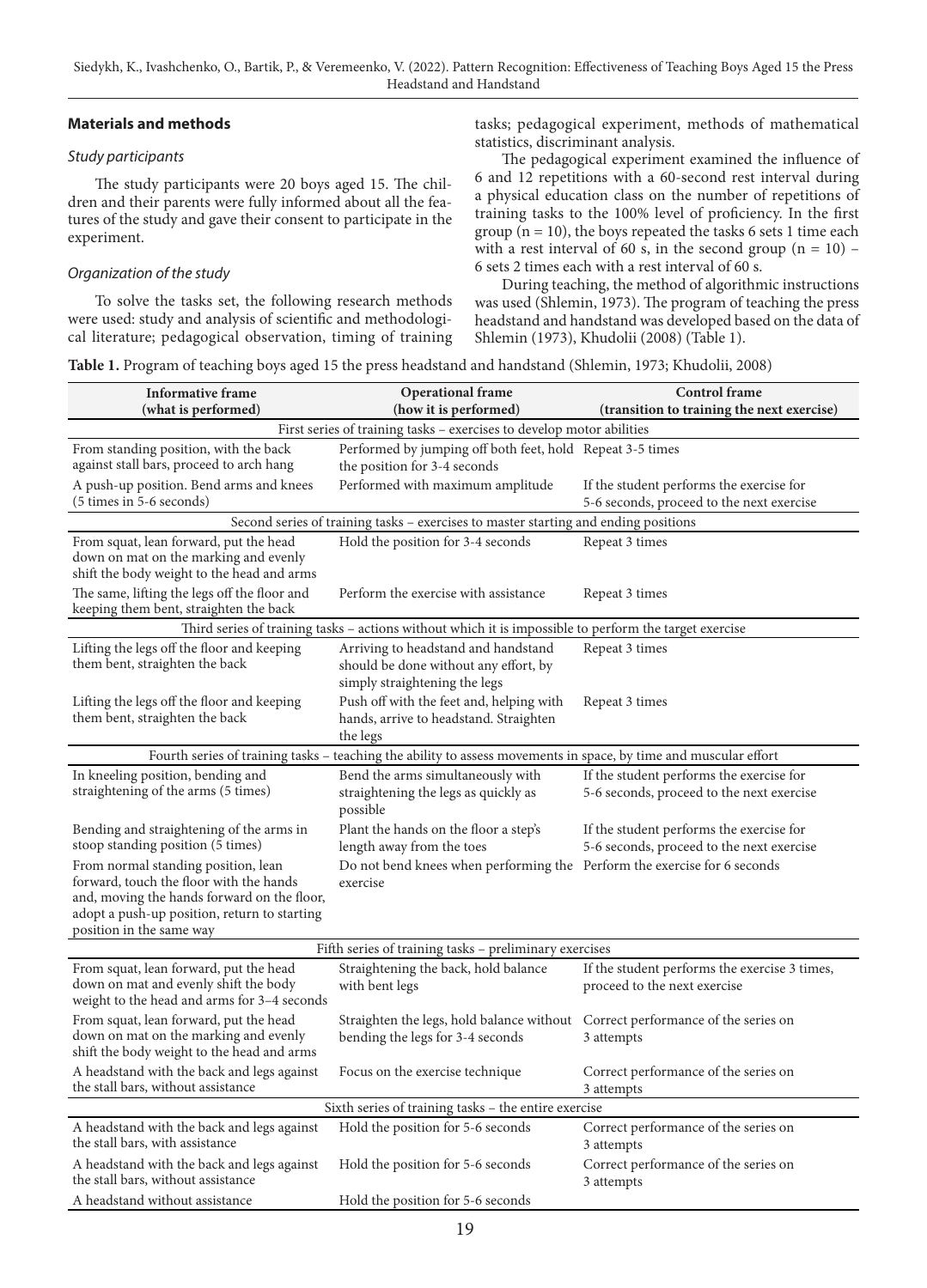| Series of tasks | 6 repetitions, rest interval of 12 repetitions, rest interval<br>60 s |                       | of $60 s$ |                       | $\Delta x$     | Wilks' | F      | df1 | df2 | Sig. |
|-----------------|-----------------------------------------------------------------------|-----------------------|-----------|-----------------------|----------------|--------|--------|-----|-----|------|
|                 | Mean                                                                  | <b>Std. Deviation</b> | Mean      | <b>Std. Deviation</b> |                | Lambda |        |     |     |      |
|                 | 8.2                                                                   | 1.61                  | 4.7       | 1.33                  | 3.5            | .393   | 27.771 |     | 18  | .000 |
| 2               | 8.6                                                                   | 1.64                  | 6.6       | 1.57                  | $\overline{2}$ | .701   | 7.692  |     | 18  | .013 |
| 3               | 11.2                                                                  | 1.47                  | 14.2      | 2.09                  | $-3$           | .568   | 13.682 |     | 18  | .002 |
| $\overline{4}$  | 16.0                                                                  | 1.49                  | 12.3      | 1.25                  | 3.7            | .333   | 36.132 |     | 18  | .000 |
| 5               | 8.9                                                                   | 1.52                  | 6.7       | 1.33                  | 2.2            | .605   | 11.773 |     | 18  | .003 |
| 6               | 7.9                                                                   | 1.28                  | 6.4       | 1.34                  | 1.5            | .736   | 6.470  |     | 18  | .020 |

#### **Table 2.** Group Statistics. Boys Aged 15

The next exercise started on condition of correct performance of the previous exercise on three consecutive attempts. The number of repetitions required for correct performance on three consecutive attempts was recorded. The level of proficiency in the exercises was determined by the alternative method: "performed" or "failed". A technically correct performance of the exercise gave the students "1" point; a failure to perform the exercise gave them "0" entered in the protocol.

#### *Statistical analysis*

The study materials were processed using the IBM SPSS 20 statistical analysis program. Discriminant analysis was conducted. For each canonical discriminant function, the study calculated the following: eigenvalue, variance percentage, canonical correlation, Wilks' lambda, Chi-square. For each step: prior probabilities, Fisher's function coefficients, unstandardized function coefficients, Wilks' lambda for each canonical function.

The study protocol was approved by the Ethical Committee of the University. In addition, the children and their parents or legal guardians were fully informed about all the features of the study, and a signed informed consent document was obtained from all the parents.

#### **Results**

The analysis of averages shows that statistically significant differences in the number of repetitions are observed in performing all training tasks. The boys aged 15 who use the second mode (6 sets 2 times each with a rest interval of 60 s) need fewer repetitions to master series of training tasks 1, 3, 4, 5, and 6. The boys aged 15 who use the first mode (6 sets 1 time each with a rest interval of 60 s) need fewer repetitions to master the second series of training tasks (exercises to master starting and ending positions) (Table 2).

To determine the impact of different modes of exercises on the level of proficiency, discriminant analysis was conducted (Tables 3-10). A necessary condition for discriminant analysis is the homogeneity of variances and covariances of data. The Box's M test confirms the assumption about the homogeneity of variances and covariances (Table 3).

The first canonical function explains 100% of the results variation, which indicates its high informativity (r=0.935) (see Table 4). The analysis of the canonical function shows its statistical significance ( $\lambda_1$  = 0.125;  $p_1$  = 0.001). The first function has a high discriminative ability and value in interpretation of the general population (Table 5).

**Table 3.** Box's M Test For Testing Equal Population Covariance Matrices (DA)

|   | Box's M | 33.236   |
|---|---------|----------|
|   | Approx. | .996     |
| F | df1     | 21       |
|   | df2     | 1191.671 |
|   | Sig.    | .465     |

**Table 4.** Eigenvalues for Developing Discriminant Model (Canonical Correlation). Boys Aged 15

| Function Eigenvalue  | $%$ of<br>Variance | Cumulative Canonical<br>$\%$ | Correlation |
|----------------------|--------------------|------------------------------|-------------|
| $6.988$ <sup>a</sup> | 100.0              | 100.0                        | 935         |

**Table 5.** Outcomes of Calculated Wilks' Lambda of Discriminant Function. Boys Aged 15

| Test of Function(s) Wilks' Lambda Chi-square df Sig. |      |               |  |
|------------------------------------------------------|------|---------------|--|
|                                                      | .125 | 31.169 6 .000 |  |

The standardized canonical discriminant function coefficients make it possible to determine the ratio of the contribution of variables to the function result. The results of the first (exercises to develop motor abilities) and the fourth (teaching the ability to assess movements in space, by time and muscular effort) series of training tasks make the largest contribution to the first canonical function. The above indicates that in the classification of exercise modes for boys aged 15, the exercises of the first and fourth series of training tasks are a priority (Table 6).

The structure canonical discriminant function coefficients are the coefficients of correlation between the variables and the function. Thus, the function is most closely connected with the number of repetitions of exercises of the fourth and first series of training tasks ( $r_4 = 0.536$ ;  $r_1 = 0.470$ ) (Table 7).

**Table 6.** Standardized Canonical Discriminant Function Coefficients. Boys Aged 15

| Series of tasks     | <b>Function</b> |  |  |
|---------------------|-----------------|--|--|
|                     |                 |  |  |
| Series 1            | .695            |  |  |
| Series <sub>2</sub> | $-.541$         |  |  |
| Series 3            | $-.536$         |  |  |
| Series 4            | .858            |  |  |
| Series 5            | .472            |  |  |
| Series <sub>6</sub> | .116            |  |  |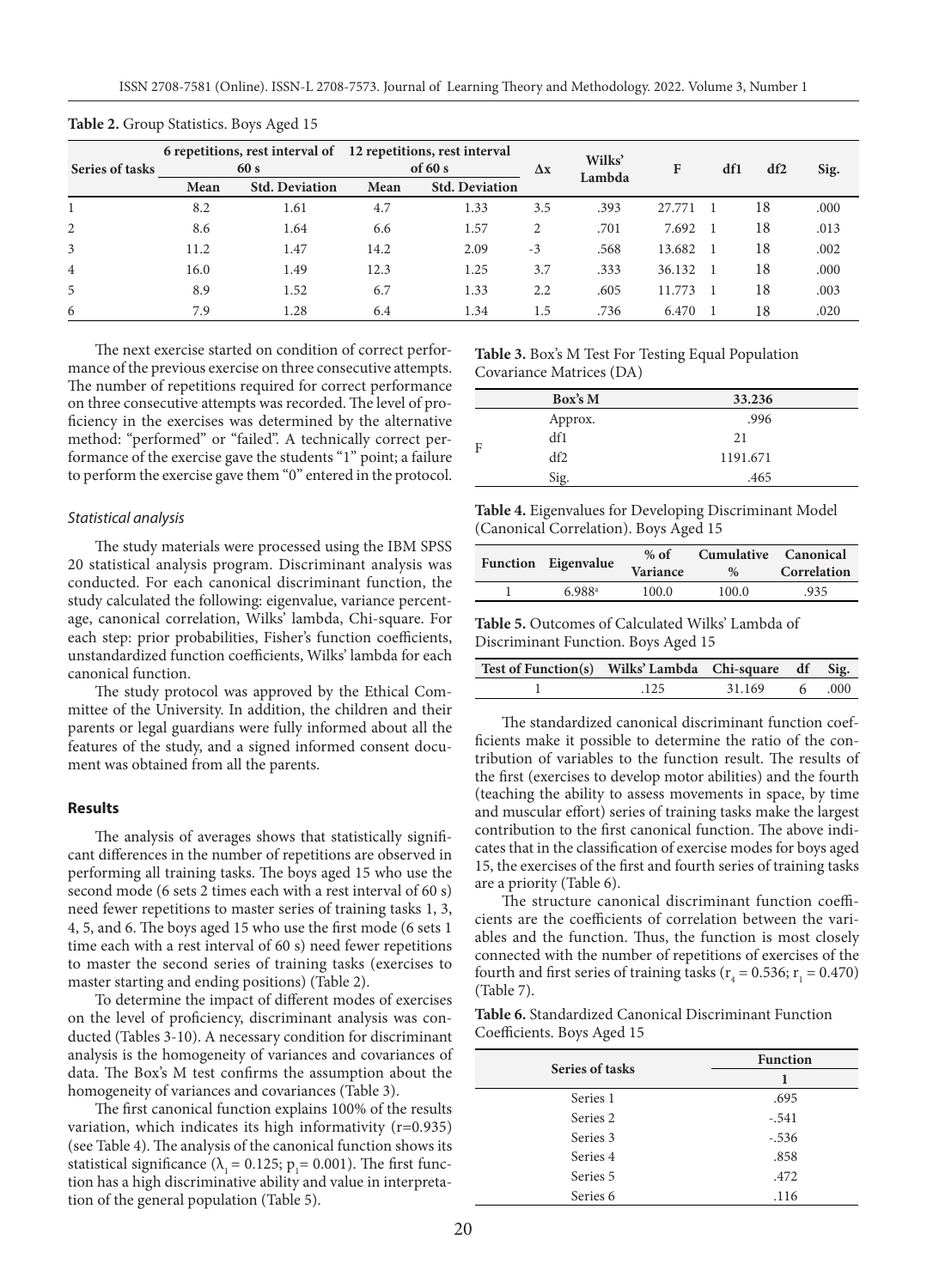| Series of tasks | <b>Function</b> |  |  |
|-----------------|-----------------|--|--|
|                 |                 |  |  |
| Series 4        | .536            |  |  |
| Series 1        | .470            |  |  |
| Series 3        | $-.330$         |  |  |
| Series 5        | .306            |  |  |
| Series 2        | .247            |  |  |
| Series 6        | .227            |  |  |

### **Table 7.** Structure Matrix. Boys Aged 15

#### **Table 8.** Canonical Discriminant Function Coefficients (Unstandardized coefficients)

| Series of tasks     | <b>Function</b> |  |  |
|---------------------|-----------------|--|--|
|                     | 1               |  |  |
| Series 1            | .468            |  |  |
| Series 2            | $-.336$         |  |  |
| Series 3            | $-.296$         |  |  |
| Series 4            | .623            |  |  |
| Series 5            | .329            |  |  |
| Series <sub>6</sub> | .088            |  |  |
| (Constant)          | $-8.725$        |  |  |

#### **Table 9.** Functions at Group Centroids. Boys Aged 15

|                                             | <b>Function</b> |  |  |
|---------------------------------------------|-----------------|--|--|
| <b>Exercise Mode</b>                        |                 |  |  |
| $1 - 6$ repetitions, rest interval of 60 s  | 2.508           |  |  |
| $2 - 12$ repetitions, rest interval of 60 s | $-2.508$        |  |  |

The coordinates of centroids for two groups make it possible to interpret the canonical function in relation to the role in classification. At the positive pole is a centroid for the exercise mode of 6 repetitions ( $M<sub>6</sub> = 2.508$ ), at the negative – a centroid for the exercise mode of 12 repetitions  $(M_{12} = -2.508)$ (see Table 9, Fig. 1, 2). This indicates a significant difference in the impact of exercise repetition modes on the number of repetitions required for motor skills development in boys aged 15 during physical education classes. The results of classification of the groups show that 100.0 % of the original grouped cases were classified correctly (Table 10). Based on the discriminant function coefficients and centroids, it is possible to calculate



Fig. 1. Graphic representation of classification results: 6 repetitions, rest interval of 60 s





Fig. 2. Graphic representation of classification results: 12 repetitions, rest interval of 60 s

the number of repetitions for mastering the motor skill (Table 8). The value of the centroid for the exercise mode of 12 repetitions is approximate for calculation  $(M_{12} = -2.508)$ .

|                    |               |                                             |       | <b>Predicted Group Membership</b> |              |
|--------------------|---------------|---------------------------------------------|-------|-----------------------------------|--------------|
|                    |               | <b>Exercise Mode</b>                        |       |                                   | <b>Total</b> |
|                    |               | $1 - 6$ repetitions, rest interval of 60 s  | 10    |                                   | 10           |
|                    | Count         | $2 - 12$ repetitions, rest interval of 60 s |       | 10                                | 10           |
| Original           |               | $1 - 6$ repetitions, rest interval of 60 s  | 100.0 | $\cdot$                           | 100.0        |
|                    | $\frac{0}{0}$ | $2 - 12$ repetitions, rest interval of 60 s |       | 100.0                             | 100.0        |
| $Cross-valiated^b$ |               | $1 - 6$ repetitions, rest interval of 60 s  | 10    |                                   | 10           |
|                    | Count         | $2 - 12$ repetitions, rest interval of 60 s |       |                                   | 10           |
|                    | %             | $1 - 6$ repetitions, rest interval of 60 s  | 100.0 | $\cdot$                           | 100.0        |
|                    |               | $2 - 12$ repetitions, rest interval of 60 s | 10.0  | 90.0                              | 100.0        |

Table 10. Classification Results<sup>a,c</sup>

a. 100.0% of original grouped cases correctly classified.

b. Cross validation is done only for those cases in the analysis. In cross validation, each case is classified by the functions derived from all cases other than that case.

c. 100.0% of cross-validated grouped cases correctly classified.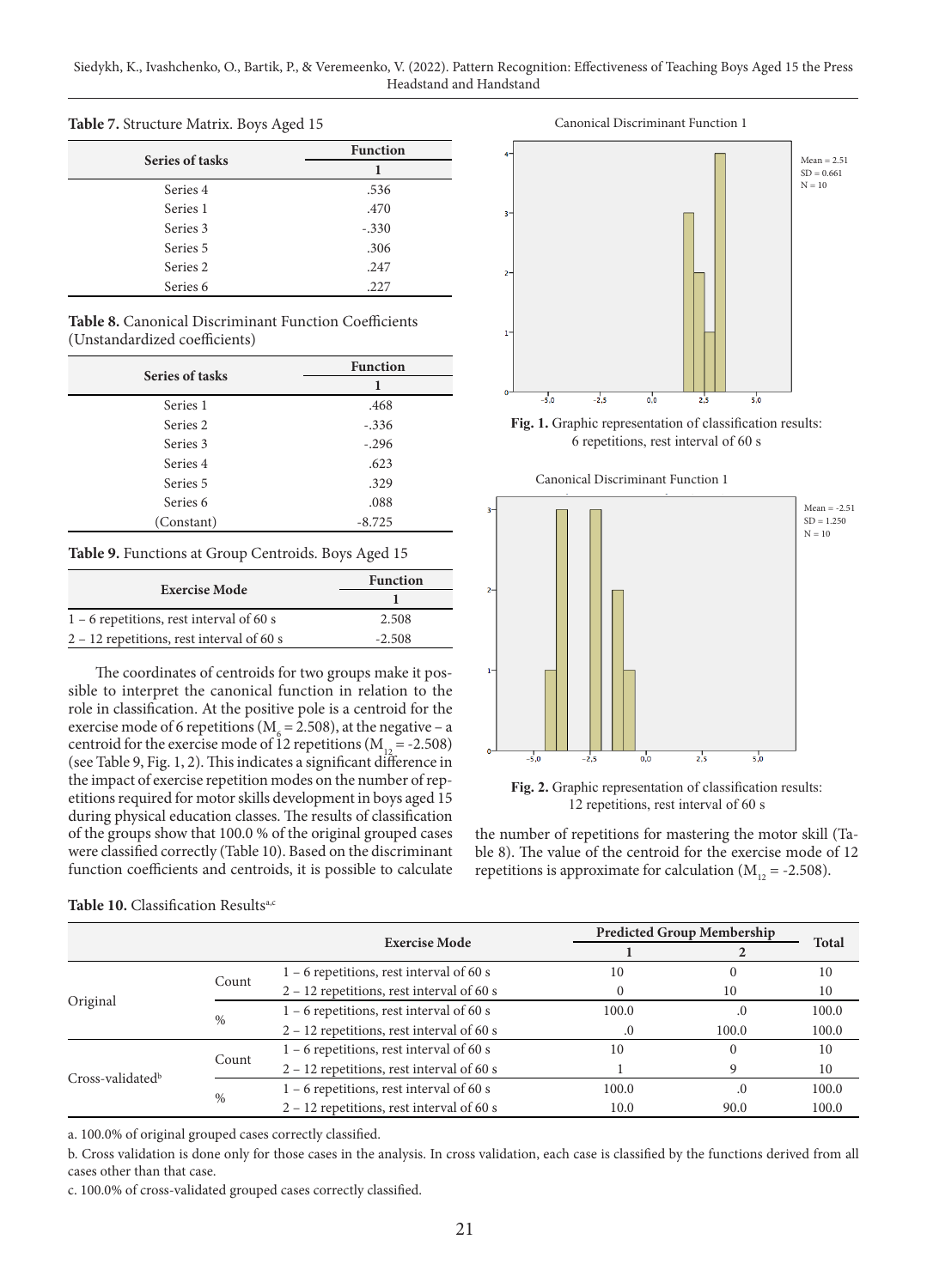#### **Discussion**

The assumption was made about a significant influence of the modes of alternating exercise repetitions and the rest interval on the effectiveness of teaching boys aged 15 the press headstand and handstand. The study found that statistically significant differences in the number of repetitions are observed in performing all training tasks. The boys aged 15 who use the second mode (6 sets 2 times each with a rest interval of 60 s) need fewer repetitions to master series of motor tasks 1, 3, 4, 5, and 6. The boys aged 15 who use the first mode (6 sets 1 time each with a rest interval of 60 s) need fewer repetitions to master the second series of training tasks (exercises to master starting and ending positions) (Table 2).

The obtained data complement the knowledge about the regularities of motor skills development in children and adolescents (Ré, Logan, Cattuzzo, Henrique, Tudela, & Stodden, 2018; Peers, Issartel, Behan, O'Connor, & Belton, 2020; Newell, 2020).

The analysis of standardized and structure discriminant function coefficients shows that in the process of teaching the press headstand and handstand, previous strength training (first series of tasks) and the ability to control movements (fourth series) are a priority. This confirms the information on the impact of exercise modes with a complex coordination structure (Browne et al., 2017).

The results of the analysis of the teaching process confirm the effectiveness of the discriminant function for determining the regularities of motor skills development and complement the knowledge about its use in physical education and sports (Broadhead & Church, 1982; Baudry, Sforza, Leroy, Lovecchio, Gautier, & Thouvarecq, 2009; Kermarrec, & Michot, 2007).

To plan the modes of exercises on the basis of discriminant function coefficients and centroids, it is possible to calculate the number of repetitions for mastering the motor skill. The calculation is performed using the following equation:

 $Y = -8.725 + 0.468X_1 - 0.336X_2 - 0.296X_3 + 0.623X_4 + 0.329X_5 +$ +  $0.088X_{\rm g}$ , where Y is the function result,  $X_{\rm i}$ - $X_{\rm g}$  are the number of repetitions of series of training tasks 1-6.

The value of the centroid for the exercise mode of 12 repetitions is approximate for calculation ( $M_{12} = -2.508$ ).

#### **Conclusions**

The analysis of standardized, structure coefficients, and group centroids revealed that exercise modes significantly influence the process of teaching boys aged 15 the press headstand and handstand during physical education classes. The results of classification of the groups show that 100 % of the original grouped cases were classified correctly.

The study found that the mode of 6 sets 2 times each with a rest interval of 60 s is more effective than the mode of 6 sets 1 time with a rest interval of 60 s when teaching series of motor tasks 1, 3, 4, 5, and 6.

#### **Acknowledgment**

The study was carried out according to the research plan of the Department of Theory and Methodology of Physical

Education of H. S. Skovoroda Kharkiv National Pedagogical University within the topic "Theoretical and methodological foundations of modeling the learning process and motor abilities development in children and adolescents" (2013– 2022) (state registration number 0112U002008).

#### **Conflict of interest**

The authors declare that there is no conflict of interest.

#### **References**

- Prystynskyi, V., Babych, V., Zaytsev, V., Boychuk, Y., & Taymasov, Y. (2020). Impact of Updated Curriculum Content on 6th-7th Graders' Motivation in Physical Education. *Teorìâ ta Metodika Fìzičnogo Vihovannâ, 20*(2), 117-123. https://doi.org/10.17309/tmfv.2020.2.08
- Samsudin, S., Setiawan, I., Taufik, M., & Solahuddin, S. (2021). Volleyball Fundamental Movement Learning Model in Primary School. *Teorìâ ta Metodika Fìzičnogo Vihovannâ, 21*(3), 194-199. https://doi.org/10.17309/tmfv.2021.3.02
- Krutsevich, T., Marchenko, O., Trachuk, S., Panhelova, N., Napadij, A., & Dovgal, V. (2021). The Configuration of Educational Factors in the Family in Terms of their Impact on the Formation of Interest in Sports in Middle School Children. *Teorìâ ta Metodika Fìzičnogo Vihovannâ, 21*(2), 101-106. https://doi.org/10.17309/tmfv.2021.2.01
- Ré, A. H. N., Logan, S. W., Cattuzzo, M. T., Henrique, R. S., Tudela, M. C., & Stodden, D. F. (2018). Comparison of motor competence levels on two assessments across childhood. *Journal of Sports Sciences, 36*(1), 1-6. https://doi.org/10.1080/02640414.2016.1276294
- Peers, C., Issartel, J., Behan, S., O'Connor, N., & Belton, S. (2020). Movement competence: Association with physical self-efficacy and physical activity. *Human Movement Science,* 70. https://doi.org/10.1016/j.humov.2020.102582
- Newell, K. M. (2020). What are Fundamental Motor Skills and What is Fundamental about Them? *Journal of Motor Learning and Development, 8*(2), 280-314. https://doi.org/10.1123/JMLD.2020-0013
- Ivashchenko, O., Berezhna, H., & Cieślicka, M. (2020). Motor Skills in the Structure of Physical Fitness of 7-Year-Old Boys. *Journal of Learning Theory and Methodology, 1*(1), 14-19. https://doi.org/10.17309/jltm.2020.1.02
- Ivashchenko, O., & Sirichenko, D. (2020). Structure of Motor Fitness of 7-Year-Old Girls. *Journal of Learning Theory and Methodology, 1*(1), 20-25. https://doi.org/10.17309/jltm.2020.1.03
- Khudolii, O., Golovnin, V., & Bartík, P. (2020). Peculiarities of Motor Fitness Structure of 9-Year-Old Girls. *Journal of Learning Theory and Methodology, 1*(2), 53-57. https://doi.org/10.17309/jltm.2020.2.01
- Khudolii, O., Iermakov, S., & Bartik, P. (2020). Didactics: Methodological Basis of Motor Learning in Children and Adolescents. *Journal of Learning Theory and Methodology, 1*(1), 5-13. https://doi.org/10.17309/jltm.2020.1.01
- Kapkan, O., Khudolii, O., & Bartik, P. (2019). Pattern Recognition: Motor Skills Development in Girls Aged 15. *Teorìâ ta Metodika Fìzičnogo Vihovannâ, 19*(1), 44-52. https://doi.org/10.17309/tmfv.2019.1.06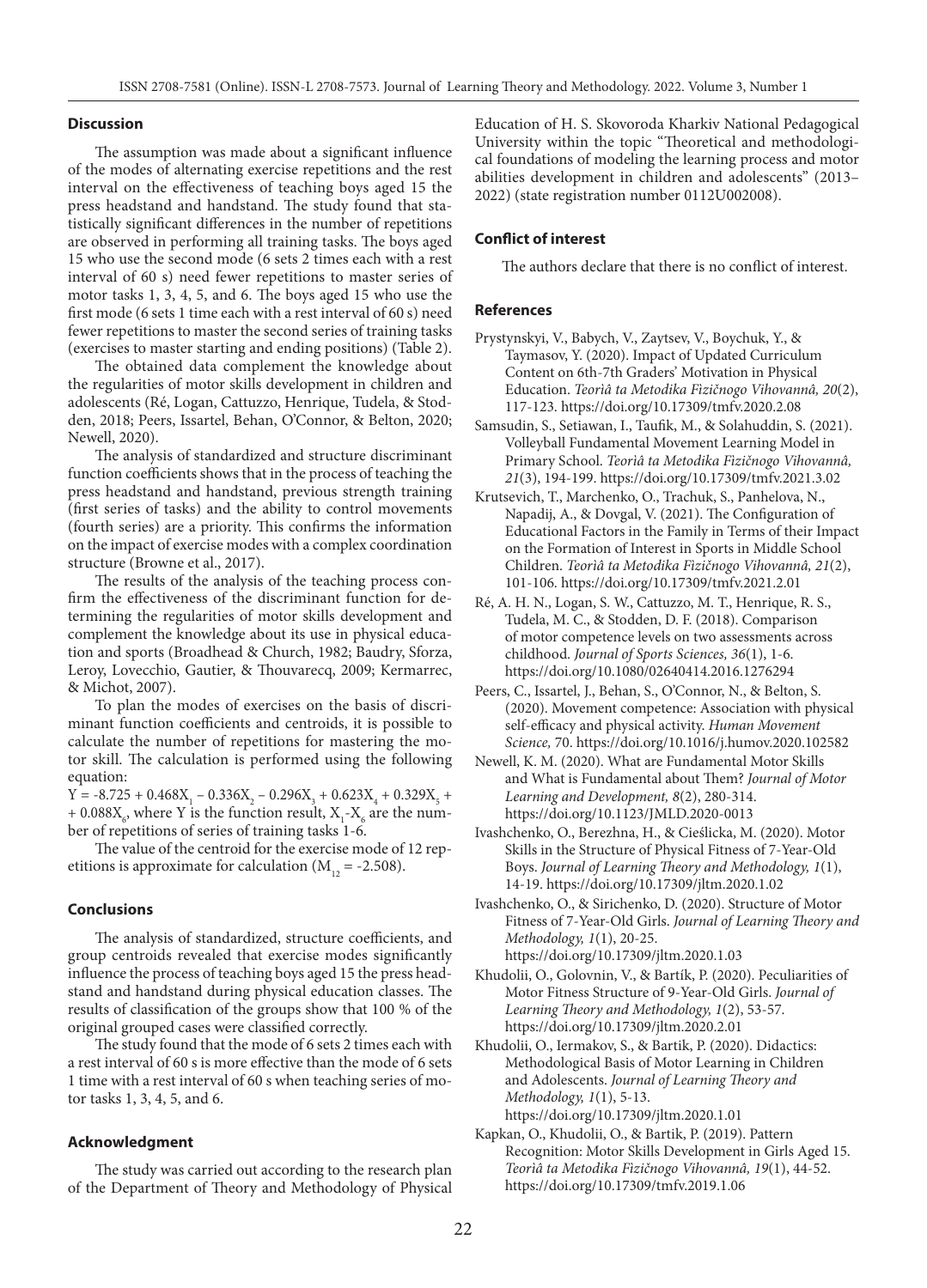Shueva, A., Ivashchenko, O., & Jagiello, W. (2021). Motor Skills Development: Peculiarities of Programmed Teaching of Acrobatic Exercises to Girls Aged 15. *Teorìâ ta Metodika Fìzičnogo Vihovannâ, 21*(4), 350-356. https://doi.org/10.17309/tmfv.2021.4.10

Valentini, N. C., Zanella, L. W., & Webster, E. K. (2017). Test of Gross Motor Development- third edition: Establishing content and construct validity for Brazilian children. *Journal of Motor Learning and Development, 5*(1), 15-28. https://doi.org/10.1123/jmld.2016-0002

Wagner, M. O., Kipling Webster, E., & Ulrich, D. A. (2017). Psychometric properties of the Test of Gross Motor Development, third edition (German Translation): Results of a pilot study. *Journal of Motor Learning and Development, 5*(1), 29-44. https://doi.org/10.1123/jmld.2016-0006

Webster, E. K., & Ulrich, D. A. (2017). Evaluation of the psychometric properties of the Test of Gross Motor Development-third edition. *Journal of Motor Learning and Development, 5*(1), 45-58. https://doi.org/10.1123/jmld.2016-0003

Marchenko, S., & Kovalenko, K. (2020). Optimization of Teaching Boys Aged 10 Mae-Geri (Front Kick) Technique in Kyokushin Karate. *Journal of Learning Theory and Methodology, 1*(1), 33-39. https://doi.org/10.17309/jltm.2020.1.05

Marchenko, S., & Taranenko, O. (2020). Managing the Effectiveness of Teaching Boys Aged 10 Mawashi-Geri (Roundhouse Kick) Technique in Kyokushin Karate. *Teorìâ ta Metodika Fìzičnogo Vihovannâ, 20*(4), 262-268. https://doi.org/10.17309/tmfv.2020.4.10

Marchenko, S., Jagiello, W., Iermakov, S., Ivashchenko, O., & Khudolii, O. (2021). Pattern recognition: modes of teaching boys aged 10 mae-geri (front kick) technique in kyokushin karate. *ARCH BUDO,* 17, 253-261.

Ivashchenko, O. V., & Karpunets, T. V. (2001). Normatyvni pokaznyky trenuvalnykh navantazhen na pochatkovomu etapi pidhotovky yunykh himnastok 6-8 rokiv.*Teorìâ ta Metodika Fìzičnogo Vihovannâ,* (3), 19-24. Retrieved from https://tmfv.com.ua/journal/article/view/23

Ivashchenko, O. V., & Kapkan, O. O. (2015). Simulation of process of 14-15 years old girls' training of light athletic and gymnastic exercises. *Pedagogics, psychology, medicalbiological problems of physical training and sports, 19*(8), 32-39. https://doi.org/10.15561/18189172.2015.0805

Browne, S. E., Flynn, M. J., O'Neill, B. V., Howatson, G., Bell, P. G., & Haskell-Ramsay, C. F. (2017). Effects of acute high-intensity exercise on cognitive performance in trained individuals: A systematic review. *Progress in Brain Research,* 234, 161-187. https://doi.org/10.1016/bs.pbr.2017.06.003

Shlemin, A.M. (1973). *Iunyi gimnast.* M.: Fizkultura i sport, 376.

Khudolii, O.M. (2008). *Osnovy metodyky vykladannia himnastyky: Navch. posibnyk.* U 2-kh tomakh. 4-e vyd., vypr. i dop. Kharkiv: "OVS", T. 1, 408.

Broadhead, G. D., & Church, G. E. (1982). Discriminant analysis of gross and fine motor proficiency data. *Perceptual and motor skills, 55*(2), 547-552. https://doi.org/10.2466/pms.1982.55.2.547

Baudry, L., Sforza, C., Leroy, D., Lovecchio, N., Gautier, G., & Thouvarecq, R. (2009). Amplitude variables of circle on the pedagogic pommel horse in gymnastics. *Journal of Strength and Conditioning Research, 23*(3), 705-711. https://doi.org/10.1519/JSC.0b013e3181a00be8

Kermarrec, G., & Michot, T. (2007). Development and validation of a scale to measure learning strategies by adolescents in physical education and sports. *Canadian Journal of Behavioural Science, 39*(3), 235-245. https://doi.org/10.1037/cjbs2007018

# **РОЗПІЗНАННЯ ОБРАЗІВ: ЕФЕКТИВНІСТЬ ПРОЦЕСУ НАВЧАННЯ СТІЙКИ СИЛОЮ НА ГОЛОВІ І РУКАХ ХЛОПЦІВ 15 РОКІВ**

Кирило Сєдих<sup>1АВСD</sup>, Ольга Іващенко<sup>1АВСD</sup>, Павол Бартік<sup>2АВD</sup>, Вікторія Веремеєнко<sup>1АВD</sup>

1 Харківський національний педагогічний університет імені Г.С. Сковороди 2 Університет Матея Беля

Авторський вклад: A – дизайн дослідження; B – збір даних; C – статаналіз; D – підготовка рукопису; E – збір коштів

Реферат. Статья: 7 с., 9 табл., 2 рис., 26 джерел.

**Мета дослідження** – визначити вплив режимів виконання вправ на ефективність процесу навчання стійки силою на голові і руках хлопців 15 років.

**Матеріали і методи.** У дослідженні прийняли участь 20 хлопців 15 років. Діти та їхні батьки були інформовані про всі особливості дослідження і дали згоду на участь в експерименті. Для вирішення поставлених завдань були використані методи дослідження: вивчення та аналіз науково-методичної літератури; педагогічне спостереження, хронометраж навчальних завдань; педагогічний експеримент, методи математичної статистики, дискримінантний аналіз.

**Результати.** Приймається припущення про суттєвий вплив режимів чергування повторень вправ та інтервалу відпочинку на ефективність навчання стійки силою на голові і руках хлопців 15 років. Встановлено, що статистично значущі розбіжності у кількості повторень спостерігаються у виконанні всіх навчальних завдань. Хлопці 15 років, які використовують другий режим (6 підходів по 2 рази з інтервалом відпочинку 60 с), витрачають менше повторень на оволодіння 1, 3, 4, 5 та 6 серії рухових завдань. Хлопці 15 років, які використовують перший режим (6 підходів по 1 разу з інтервалом відпочинку 60 с) витрачають менше повторень